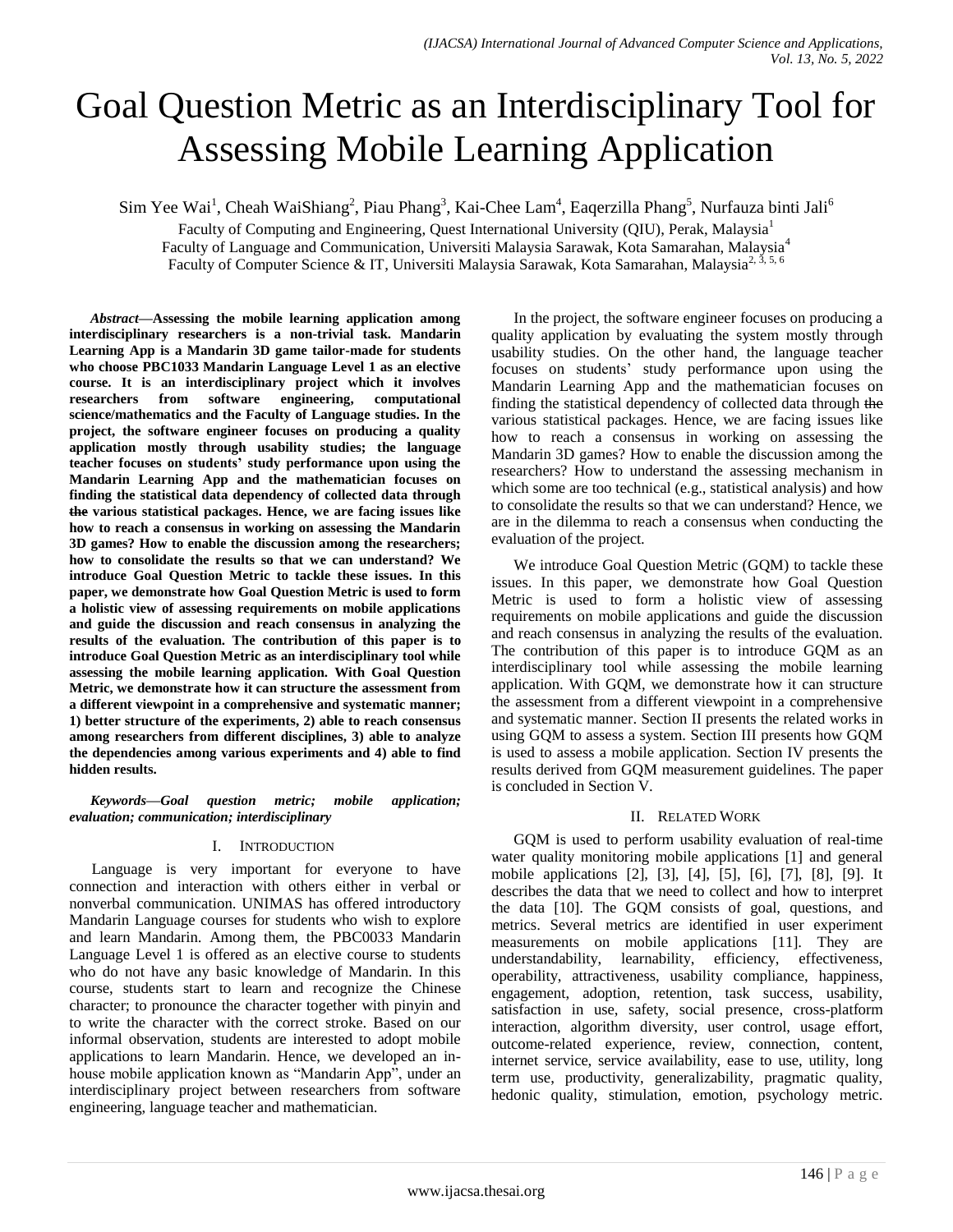Other metrics are task completion, error rates, time to take the usage and subjective satisfaction like enjoyment, ease of use and safety [1]. Saleh et al. [12] classified the usability metrics into 7 criteria. They are satisfaction, efficiency, effectiveness, learnability, operability, universality, and user interface aesthetics. The satisfaction covers metrics of comfort, trust, pleasure, usefulness; the efficiency covers metrics like task efficiency, time efficiency, relative task time; effectiveness covers metrics of task completion, task effectiveness and effort frequency; the learnability covers metrics of time to learn, memorability, easy to understand error messages, completeness of user documentation, cognitive load; operability covers metrics of understandable, message clarify, operational consistency; universality covers metrics of cultural universality, standard compliance, accessibility; user interface aesthetics covers metric of customizability and attractive of the user interface.

The GQM is extensible to serve as a measurement guideline to measure mobile applications [1]. For example, [1] extend the GQM with guidelines to determine how a specific goal is reached. The guideline can drive the formation of questions for GQM. Meanwhile, the guideline will serve as expected answers for the metrics. For example, to achieve goal simplicity, a system should be easy to input the data, easy to install, easy to learn. Hence, the evaluator can form the questions like is it simple to key in data? How easy it is to install the application? etc. In addition, GQM [10] has been used in running a course activity to train the student's ability to understand its goal, refine its goal and design appropriate achievement metrics.

We extend the usage of GQM from usability evaluation into a wider assessment mechanism. Hence, GQM for mobile application evaluation should not only focus on usability study of mobile applications but it can also be used and support various experiments analysis. This is in line with the work [1] to extend the usage of GQM with guidelines. The guideline presents the expected answers for the metrics. On the other hand, [13] extended the GQM with instrument types and role mapping to relate the evaluation and analysis methods into metrics. Meanwhile, our work is related to [10] by treating GQM as a tool for stakeholders during the assessment of mobile learning application.

# III. THE METHOD

This section presents the adoption of GQM as an interdisciplinary tool to assess mandarin learning app among different researchers.

GQM is known as Goal, Question, Metric [14]. The GQM model is represented as a hierarchical structure and covers three levels. They are conceptual level, operation level and quantitative level. The conceptual level defines the goal of the measurement. It represents the measurement from a high level of abstraction. The goal at this level covers the quality level of the system. Hereby, we treat is quality goal. The quality goal is to act as a non-functional goal and represents how a functional goal should have been achieved. The quality goal is the property of the system. Quality goals are non-functional goals (sometimes referred to as soft goals). The operation level defines a set of questions that will work towards the assessment or achievement of a specific goal. The quantitative level defines a set of data that serves as the answers to the questions. The data can be objective or subjective depending on the measurement mechanisms (e.g. quantitative or qualitative assessment method).

The GQM processes cover the process to determine what to measure and determine how to measure. To determine what to measure, it involves processes to identifying entities, classifying entities to be examined and determine the relevant goals. Meanwhile, it is important to inquire about metrics and assign the metrics to determine how to measure.

In this section, we introduce how to adopt GQM as an interdisciplinary tool to assess mandarin learning apps among researchers from different disciplines.

The goal is the first step when working on the GQM model. The goal represents the objective or purpose of a system, and it is achievable [15]. Since GQM is used to measure the system, the goal must relate to what is the purposes to measure the entities regarding the issues been solved by whom. The goal is related to software quality characteristics as described in [1]. The goal here also refers to what do you want to know or learn from the system. The formation of the goal is based on the template given in [16]. According to [16], a goal is derived based on the elements like purpose, issues, object and viewpoint [16]. Goals need to be high level. We can derive the goals by referring to the documents' analysis, interviews [14] or existing usability models as listed in [1], [13], [12], [2], [17].

Questions are elicitation questions in achieving the goal as stated previously. The generation of the questions is based on the instrument decided and targets users.

Metrics are the measurement parameters in answering the questions towards achieving the goal. Metrics produces data. The data can be objective or subjective depending on the types of measurement mechanisms. For example, a quantitative analysis leads to objective data (e.g. number of satisfaction; the number of scores). Meanwhile, the qualitative analysis led to subjective data. Once, the GQM is formed, a goal-questionmetrics refinement process takes place to enable the researchers to reformulate the goal, questions, and metrics on evaluating the mandarin learning app.

As mentioned before, this is an interdisciplinary project. The software engineer has the intention to develop a quality product and usability studies are among the famous technique for assessing it. On the other hand, language teacher is always focuses on study performance. This is done through pre-test and post-test. In addition, an empirical study is used to study the correlation of results regarding demographic and various post-survey as proposed by the mathematician. Hence, how to consolidate the different types of analysis and studies?

To evaluate the effectiveness of the games, several experiments are conducted. Data are collected by using both the written questionnaire surveys and interviews, a vocabulary pre-test and post-test (before-after), as well as game diaries. Collected data were analyzed with quantitative and qualitative methods. Specifically, exploratory factor analysis was performed to reexamine the grouping of variables in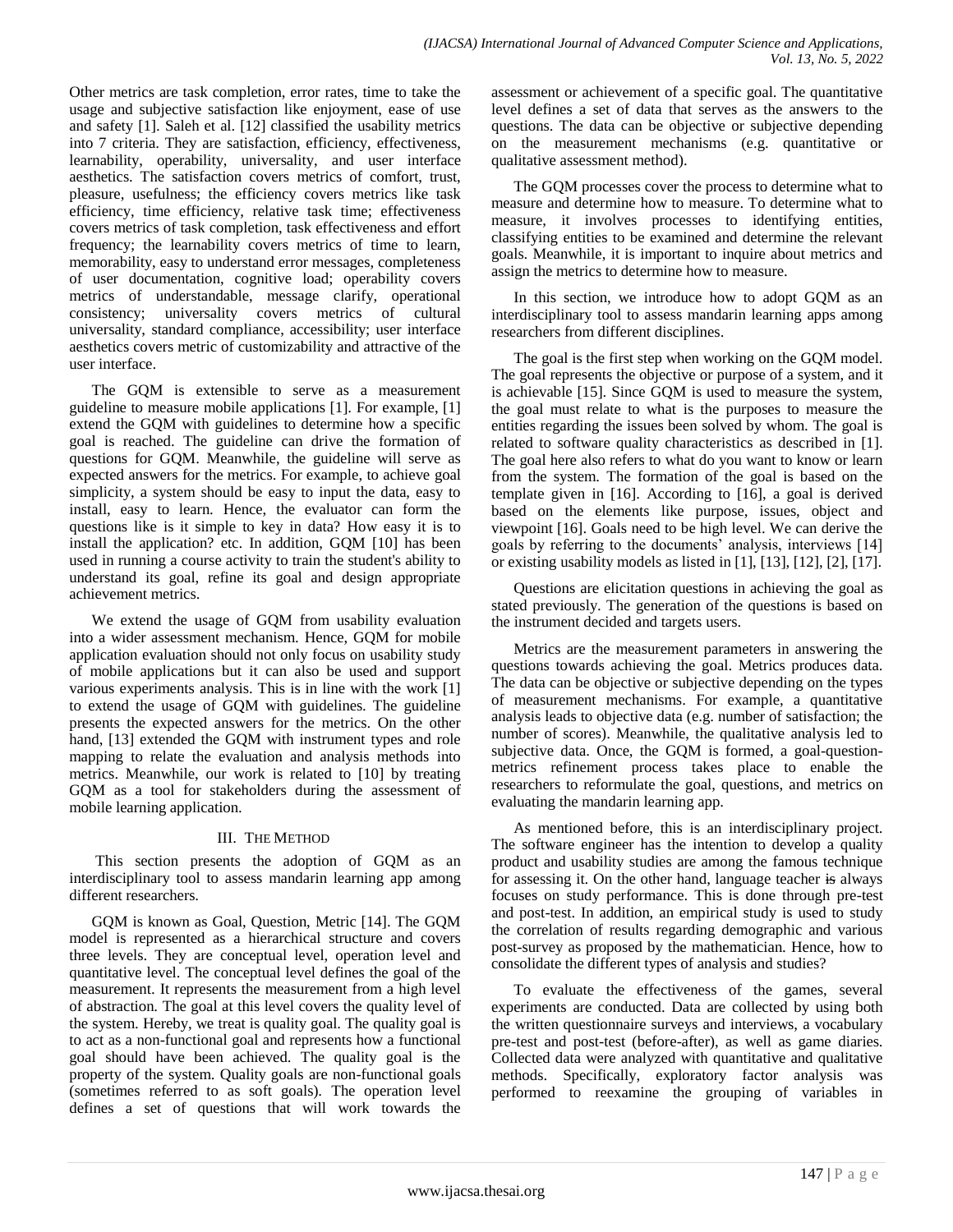questionnaire items to establish underlying dimensions that could explain its correlations.

All the experiments are conducted among 33 students from PBC0033, the batch year 2021 who answered the questionnaire and took the pre-test and post-test. As our sample size is very small, we only remove 3 respondents who rate their responses on Likert-type questionnaire items with the same answer always, resulting in a standard deviation lower than or equal to 0.385. Hence, the characteristics and demographics of our remaining 30 respondents are summarized in Table I.

| Demographic or characteristic               | <b>Frequency</b>          | Per cent            |
|---------------------------------------------|---------------------------|---------------------|
| Gender:<br>Male<br>Female                   | 5<br>25                   | 16.5<br>83.3        |
| Ethnic:<br><b>Bumiputera</b><br>Dusun       | 28<br>$\mathfrak{D}$      | 93.3<br>6.7         |
| Age:<br>$21 - 22$<br>$23 - 24$<br>$25 - 26$ | 20<br>8<br>$\mathfrak{D}$ | 66.7<br>26.7<br>0.6 |

TABLE I. RESPONDENT DEMOGRAPHICS AND CHARACTERISTICS

Prior to the evaluation, the GQM is adopted and serve as a tool to drive the discussion among the researchers. Based on GQM, Table II shows the list of goals, questions, and metrics in related to our study. Meanwhile, Fig. 1 shows the GQM model in assessing the mobile learning App. It starts with a higher-level goal to ensure the effectiveness of learning through the mobile Mandarin App.

To achieve the main goal, there exists sub-goals of 'ensure engaging', 'ensure high performance', 'ensure likelihood', 'ensure secure learning', 'ensure privacy protection' and 'ensure cross culture learning'. The goals are derived from the Table I. To achieve the subgoals, several questions are generated and the answers from the questions will lead to the achievement of the sub-goals. In this case, the answer from "Do the students like to use the app to learn" will achieve the goal to ensure engaging; the answers from "are the games able to improve students' results' will achieve the goal of ensuring high performance; the answer from 'what are the factors that influence the adoption of games' will achieve three subgoals to ensure likelihood of the learning. In addition, we believe that the answers also lead to achievement of subgoals of namely ensure secure learning, ensure privacy protection, ensure cross culture learning after postmortem. The metrics that are corresponded to the questions are level of preference, level of self-learning, level of games challenges, level of critical thinking; number of pre-test level, number of post-test level, comparison of the results; number of dimensions, list of constructs; number of incidents and amount of lost. Finally, we have mapped the metrics to the testing instruments and the researchers that are handled or initiated by the researchers. The mapping of the metrics into instruments is presented in [13].

In sum, the GQM model can serve as a communication media to discuss among the researchers. Before this, we only identified three goals for the assessment. They are ensuring engaging, ensure high performance and ensure likelihood.

After the postmortem, three subgoals have been identified and three questions are derived. They are ensuring secure learning, ensure privacy protection and ensure cross culture learning although it does not cover in this evaluation. It shows how GQM model can be used to find the hidden evaluation elements during the discussion. In addition, the corresponding questions are 'Does the games secure'? 'Do the games able to protect privacy'? and 'Does the games able to promote cross culture learning"?

TABLE II. THE GQM LIST FOR THE STUDY

| <b>GQM</b>        |                                                          | Item                                                                                                                          |  |
|-------------------|----------------------------------------------------------|-------------------------------------------------------------------------------------------------------------------------------|--|
| Main<br>Goal      | Purpose<br>Issue<br>Object (process)<br>Viewpoint        | Improve<br>Learning of mandarin through<br>Mobile learning app<br>Among students                                              |  |
| Question          |                                                          | Does it an effective way to use mobile<br>learning app?                                                                       |  |
| Metric            |                                                          | Refer to the rest of the description.                                                                                         |  |
| Goal 1            | Purpose<br>Issue<br>Object (process)<br>Viewpoint        | Ensure<br>engaging in<br>learning through mobile app<br>among students                                                        |  |
| <b>Ouestion</b>   |                                                          | Do the students like to use the app to<br>learn Mandarin?                                                                     |  |
| Metric            |                                                          | Level of preferences to use mobile games<br>Level of self-learning<br>Level of games challenges<br>Level of critical thinking |  |
| Goal <sub>2</sub> | Purpose<br>Issue<br>Object (process)<br>Viewpoint        | Ensure<br>high result performance<br>by learning through mobile app<br>among students                                         |  |
| Question          |                                                          | Are the games able to improve student<br>results?                                                                             |  |
| Metric            |                                                          | Number of pre-test level<br>Number of post-test level<br>Comparison of the results                                            |  |
| Goal3             | Purpose<br><b>Issue</b><br>Object (process)<br>Viewpoint | Ensure<br>likelihood of student behaviour<br>by learning through mobile app<br>among students                                 |  |
| Question          |                                                          | What are the factors that influences the<br>adoption of games among students?                                                 |  |
| Metric            |                                                          | Number of grouping/numbers of<br>dimension<br>List of constructs                                                              |  |



Fig. 1. GQM Model for the Project's Evaluation.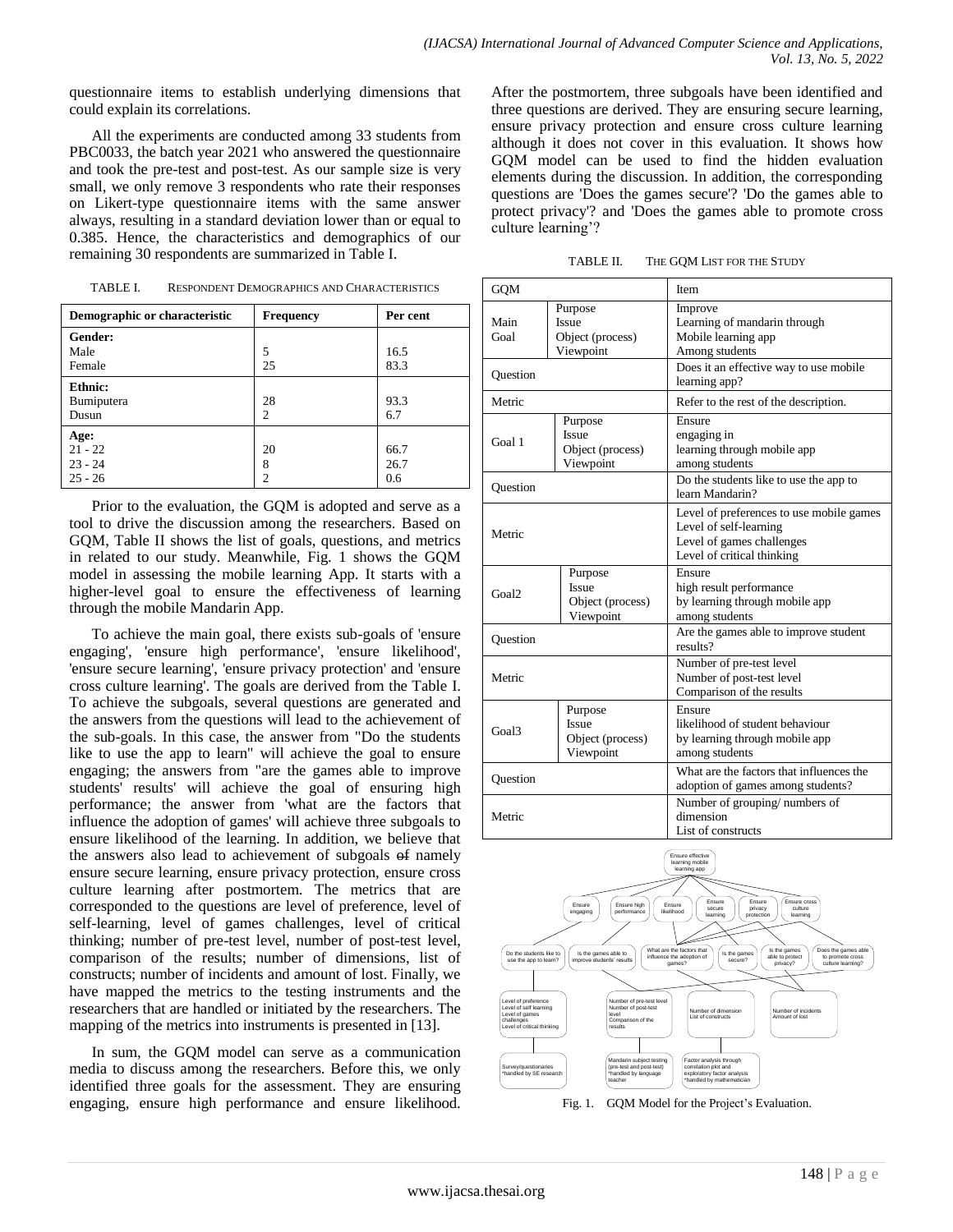## IV. THE RESULTS

## *A. Results for Goal 1*

- Question: Is the games able to become a complemented tool on conventional Mandarin lesson?
- Answer: From the results, the mandarin learning app can serve as a complemented tool on conventional mandarin lesson.

Questionnaires are used as the method to achieve the goal. We have formulated the questionnaire based on the metrics given. The results from the usability study are shown in Fig. 2. The survey is designed based on five elements. They are students' motivation; students' attitudes with the games; students' cognitive development; games interface; students' expectation.



Fig. 2. Usability Study Results.

In sum, students are motivated to use the games in learning Mandarin. 65% of the students are interested to use the games in learning Mandarin instead of using books and paper. The games increase the student learning in which students can learn anytime and anyway (85%). The games can challenge the students to think critically and enhance problem solving in which 76% of respondents stated. Meanwhile, 87% of the respondents agreed that the games can challenge the students' understanding of Mandarin. It has been reported that the games are interactive and interesting. 79% of the respondents agreed that the menus in the games are easy to understand. 64% of the respondents stated that the navigation and interaction are easy to use. The games are easy to function with a short time learning curve. 91% of the respondents stated that the multimedia elements in the games are interesting. 82% of the respondents show the interest to replicate the games mode in other level of Mandarin course. Although games are interesting, 50% of the respondents still prefer to have the traditional face to face class. This serves the objective on having the games as a complemented tool on conventional Mandarin lesson.

- *B. Results for Goal 2*
	- Question: Is the games able to improve student results?
	- Answer: The post test results are more than pre- test results. Hence, the games can improve student results.



Fig. 3. Individual Pre-test and Post-test Score.

Pre-test and post-test are adopted in this study. We first give the individual pre-test and post-test scores in Fig. 3. Only slightly more than half of the students showed improvement in their test scores after going through mobile games enhanced learning. We then check the normality of the pre- and post-test scores by using Shapiro-Wilk test. Both the test scores are normally distributed as their p-values > 0.05. From their boxplots (see Fig. 4), we find that there is only a marginal improvement whereby the means of pre-test and post-test score are 14.4 and 15.4, respectively. Although the paired sample ttest supports that the true difference in means between pre- and post-test score is not equal to 0, if we plot the change scores (i.e. post-test minus pre-test scores) against pre-test scores, as shown in Fig. 5, a negative correlation can be observed. This implies that a common statistical phenomenon in repeated measurements, known as regression towards the mean (RTM) [20], can influence the findings from our pre- and post-test instruments. This RTM suggests that students with higher pretest scores consistently make smaller improvement in post-test than students with lower pre-test scores.

As we are not able to use a randomized control group to deal with this RTM, we opt to assess the agreement between these two pre- and post-test measurements through Bland-Altman plot (see Fig. 6). The black line gives the mean of difference in score between pre- and post-test while the two blue dashed lines represents the 95% confidence interval limits of agreement for the mean of difference. In our example, the mean of difference is 0.96. This suggests that on average the post-test measures 0.96 score more than the pre-test as mean of difference (called bias) is non-zero. Besides, only two points appear to lie outside the limits of agreement indicating there is certain degree of agreement between the two tests.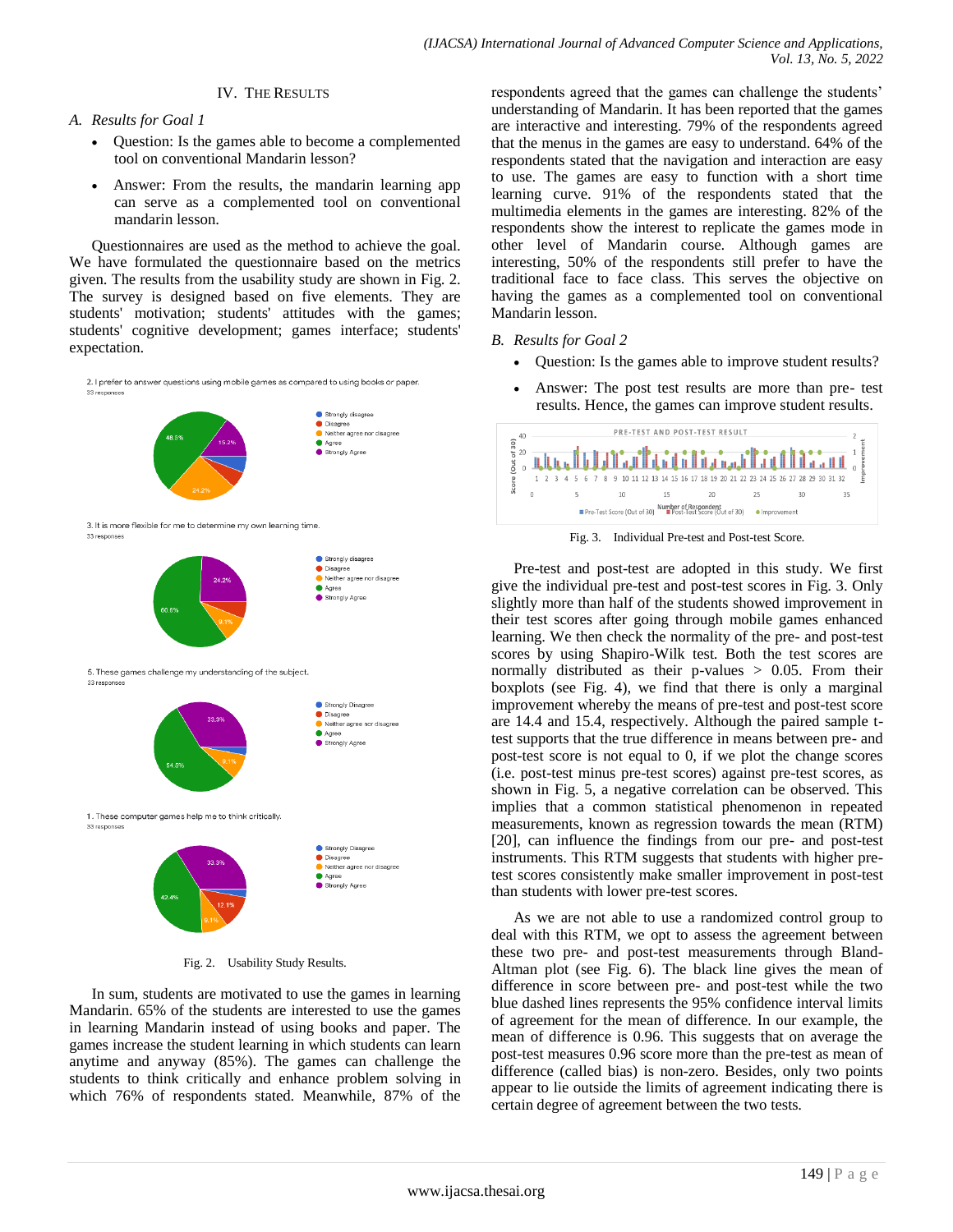#### *(IJACSA) International Journal of Advanced Computer Science and Applications, Vol. 13, No. 5, 2022*



Fig. 4. The Boxplots for Pre- and Post-test Score.



Fig. 5. Scatter Plot showing Change Score against Pre-test Score.



Fig. 6. Bland-Altman plot with the Representation of the Limits of Agreement (Dotted Line).

## *C. Results for Goal 3*

- Question: What are the factors that influence the adoption of games among students?
- Answer: They are two major dimensions in making the mandarin learning app success among our students. The success of the mandarin learning app is due to high student motivation, high cognitive development from the games plays and the games meet the student expectation. Meanwhile, the games are user friendly.

A set of questionnaires with 5 constructs (motivation, attitudes, cognitive development, interface design and expectation) with 24 items and an open-ended question on student"s open comments about learning using the games is designed as shown in Table III. We present the correlation plot and exploratory factor analysis for questionnaire items in all 5 constructs to answer derived on this goal.

| <b>Section</b>                                 | <b>Item</b>    | <b>Question</b>                                                                              |  |
|------------------------------------------------|----------------|----------------------------------------------------------------------------------------------|--|
| Student's<br>motivation                        | A1             | I think this gaming activity gives me lots of<br>benefits.                                   |  |
|                                                | A2             | I prefer to answer questions using mobile games<br>as compared to using books or paper.      |  |
|                                                | A3             | I am very interested in using games for learning<br>new Mandarin words in the future.        |  |
|                                                | A4             | Digital learning games do not bring additional<br>value to Mandarin language learning        |  |
|                                                | A5             | I prefer to do exercises in games rather than<br>quizzes during class.                       |  |
|                                                | A6             | The usage of computer games makes this subject<br>more interesting.                          |  |
| Student's<br>attitudes<br>with<br>the<br>games | B1             | With the games, I can learn better by myself.                                                |  |
|                                                | B <sub>2</sub> | I can learn better according to my own pace and<br>sequence.                                 |  |
|                                                | B <sub>3</sub> | It is more flexible for me to determine my own<br>learning time.                             |  |
|                                                | <b>B4</b>      | It is more flexible for me to choose my learning<br>pace.                                    |  |
|                                                | B <sub>5</sub> | The content of the games matches my subject<br>syllabus.                                     |  |
|                                                | <b>B</b> 6     | The element of multiplayer in games motivates me<br>to study Mandarin characters.            |  |
|                                                | B7             | The games do not affect my motivation to learn<br>new words.                                 |  |
| Students'<br>cognitive<br>development          | C <sub>1</sub> | These computer games help me to think critically.                                            |  |
|                                                | C <sub>2</sub> | Solving the given problems is very interesting.                                              |  |
|                                                | C <sub>3</sub> | It is worth using games for learning in future.                                              |  |
|                                                | C4             | Looking for the answer to questions given is an<br>encouraging activity.                     |  |
|                                                | C5             | These games challenge my understanding of the<br>subject.                                    |  |
| Game<br>interface                              | D1             | Menus available in the games are easy to<br>understand.                                      |  |
|                                                | D <sub>2</sub> | Navigations and interactions are easy to use.                                                |  |
|                                                | D <sub>3</sub> | Multimedia elements in the games are interesting.                                            |  |
|                                                | D4             | I just need a very short time to know how the<br>game is functioning.                        |  |
|                                                | D5             | The use of colour and design layout in the games<br>are interesting.                         |  |
| <b>Students</b><br>expectation                 | E1             | I wish I have more opportunities to learn other<br>Mandarin course using this game approach. |  |
|                                                | E <sub>2</sub> | I prefer using games to learn Mandarin as<br>compared to traditional methods in the class.   |  |
|                                                | E3             | I would like to learn all computer subjects using<br>educational games.                      |  |
|                                                | E4             | I wish this game will be available online for easy<br>access.                                |  |

We carried out the analysis using RStudio, specifically by using package "psych" [18]. We first reverse the Likert score for variables A4 and B7 as they are negatively phrased items (hereinafter, the terms "variable" and "item" are used interchangeably). As Likert-scale questionnaires yield ordinal data, we measure the association of the ordinal variables in terms of polychoric correlation and estimate the internal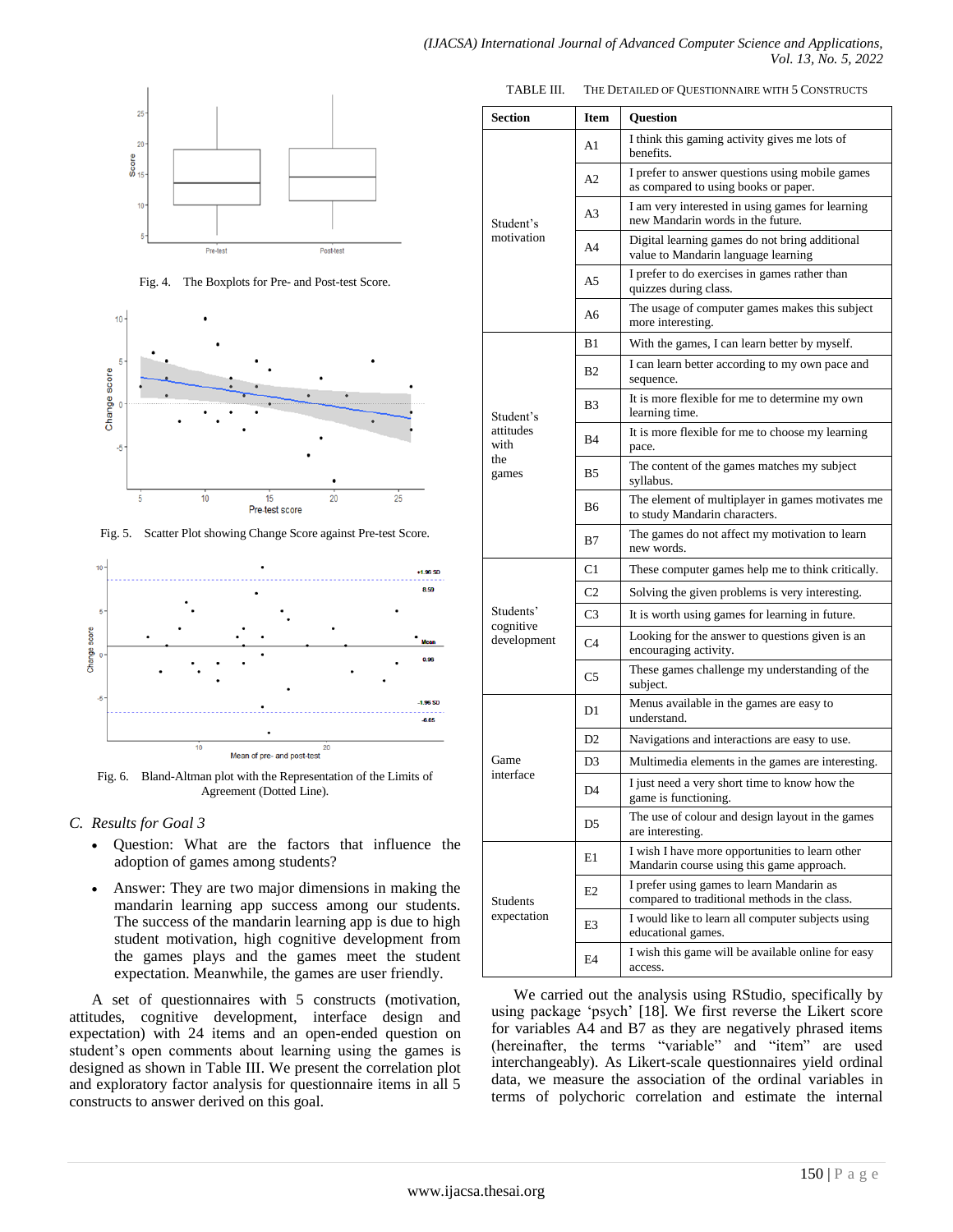consistency for scales using ordinal alpha. The coefficient ordinal alpha gives 0.94 indicating a very good level of reliability. Furthermore, this alpha value does not increase a lot when any of the items is deleted. Therefore, all the items as given in Table III are considered for further analysis.

We explore the strength of the relationship between all variables by constructing correlation plot with package 'carrplot' [19], as shown in Fig. 7. The correlation is positive (resp. negative) when one variable increases as the other increases (resp. decreases). We find that the two negatively phrased items (i.e. A4 and B7) as well as item D4 have negative correlation with all other variables, suggesting that item D4 probably should be reversed. However, we chose not to reverse item D4 scoring as it showed that our respondents understood the questions correctly.



Fig. 7. Correlation Plot for all Likert-type Questionnaire Items.

We then employed multivariate statistical technique to further identify the possible latent relational structure among all the variables. Particularly, we performed exploratory factor analysis (EFA) to reexamine the grouping of variables and establish underlying dimensions that could explain the correlations, thereby allowing the formation and refinement of theory in the context of using mobile games to support Mandarin learning to a group of non-native learners. In other words, we tested the construct (i.e. factor) validity of the questionnaire with the factor analysis. The factors that explain the highest proportion of variance the variables share is expected to represent the underlying constructs [21].

To determine the suitability of our Likert-type questionnaire data for EFA, we perform Barlett's test, and it returns p-value  $< 0.05$  showing that the items correlate anyhow and EFA may be useful. Besides, the positive determinant of the correlation matrix suggests that EFA will probably run. We then determine the number of factors to retain by constructing the screen plot, as illustrated in Fig. 8. Together with parallel analysis, we take the number of factors as two for further analysis.



Fig. 8. The Screen Plot based on the Unreduced Correlation Matrix and Parallel Analysis.

We then carried out the exploratory factor analysis using maximum likelihood estimation procedure and its results are depicted in Fig. 9. Seventeen Likert-type items in the questionnaire make up the first factor and 9 items the second factor. Item E4 may be ignored as its load is lower than 0.3 for both factors. This implies that the measurement on students' expectation is irrespective of whether the mobile game is available online or not. Also, from such a regrouping of variables, we could say that the correlations among all the variables might be categorized into two broad dimensions, in which the first dimension includes the students' motivation, cognitive development and expectation whereas the second dimension mainly covers game interface. It is interesting to point out that variables related to students' attitude with the mobile game are split into two dimensions, whereby items B1, B6 and B7 fall under first dimension while the remaining items B2 to B5 are in second dimension.



Fig. 9. Regrouping of Variables using Exploratory Factor Analysis.

#### V. CONCLUSION

This paper presents the adoption of GQM as an interdisciplinary tool to access the mobile mandarin app. With the GQM, we can summary the benefits of GQM as following. 1) Better structure of the experiments; 2) able to reach consensus among researchers from different disciplines; 3) able to analysis the dependencies among various experiments; 4) able to find hidden results. The GQM can structure the experiments and drive the communication among the researchers. It is also able to consolidate various experiments and preset the results in a more systematic manner as described in the previous section. In addition, the GQM can reduce the overlapping of method used, parameters and questions among different evaluation techniques that are used by the researchers. With GQM, we can discover the relationship across the experiments that are conducted by researchers. For example, the pre-test and post test results are able to continue study the cross culture learning among the students. The results can provide the answer to the question in achieving the goal of 'ensure cross culture learning'. On the other hand, the number of dimension and list of constructs can further be extended with factors like security and privacy to ensure the achievement of subgoals, 'ensure secure learning' and 'ensure privacy protection'. The contribution of this research is to demonstrate how GQM can be used as an interdisciplinary tool when assessing mobile learning application among researchers